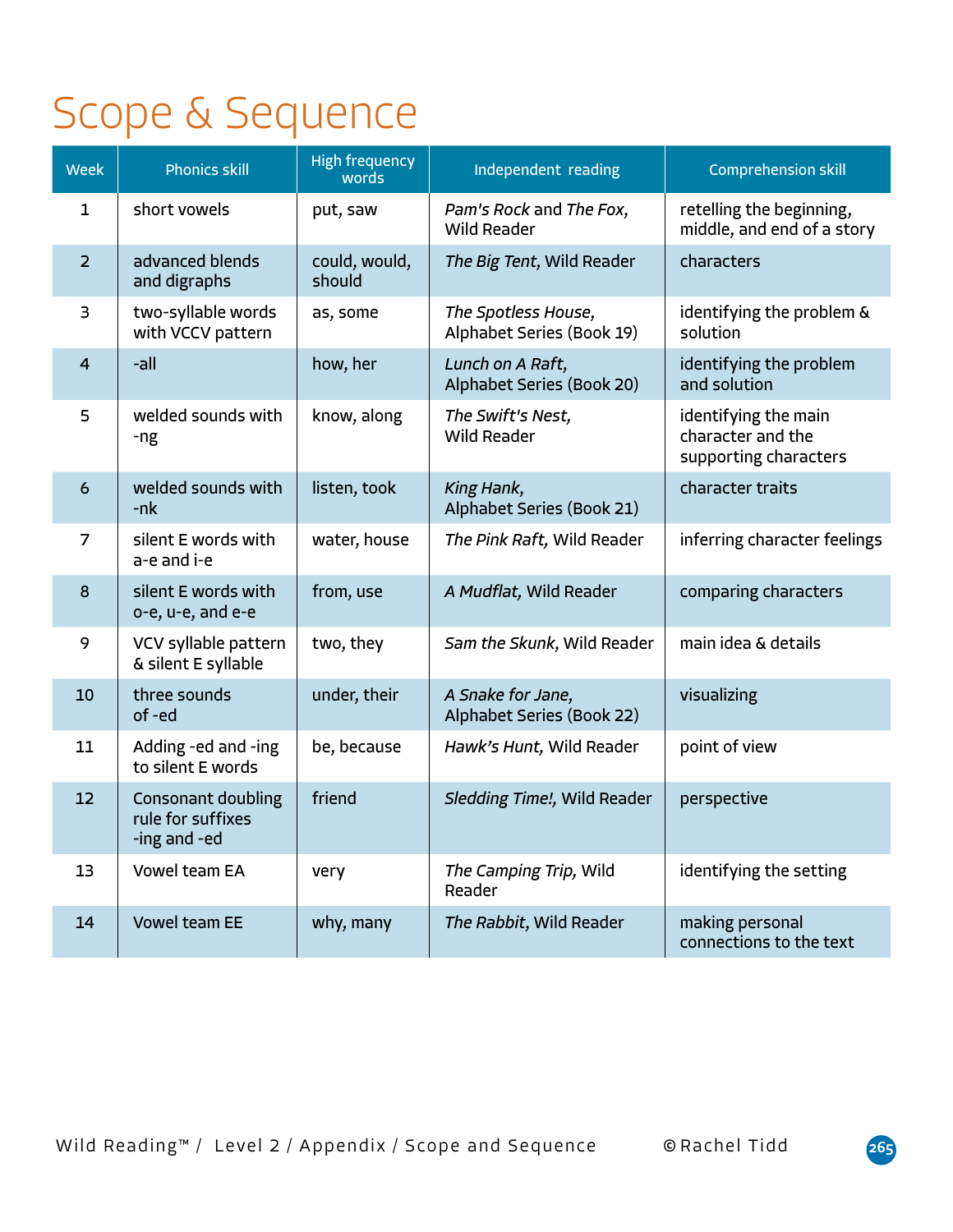## Scope & Sequence continued

| <b>Week</b> | <b>Phonics skill</b>                                              | <b>High frequency</b><br>words | Independent reading                            | <b>Comprehension skill</b>                          |
|-------------|-------------------------------------------------------------------|--------------------------------|------------------------------------------------|-----------------------------------------------------|
| 15          | Vowel team OA                                                     | wash, walk                     | June, Wild Reader                              | Making connections                                  |
| 16          | Vowel team OU                                                     | around, about                  | The Mole Hole, Wild Reader                     | Making connections between<br>texts                 |
| 17          | Sounds of OW                                                      | laugh                          | The Brown Owl, Wild Reader                     | Making connections between<br>texts: author study   |
| 18          | Vowel team AI                                                     | again                          | My Hike, Wild Reader                           | Fiction vs. nonfiction                              |
| 19          | Vowel team AY                                                     | always, away                   | Snow Day, Wild Reader                          | <b>Nonfiction features</b>                          |
| 20          | Digraphs ph and kn                                                | goes, there                    | Phil the Flea, Alphabet Series<br>(Book 23)    | Determining importance in<br>nonfiction             |
| 21          | R-controlled vowel AR                                             | large, been                    | Helping in the Garden,<br>Wild Reader          | Photos and captions in<br>nonfiction                |
| 22          | R-controlled vowel OR                                             | work,<br>orange                | The Storm, Wild Reader                         | asking questions about what<br>we are reading       |
| 23          | R-controlled vowel ER,<br>two syllable words<br>ending with ER    | mother, father                 | The Thrush, Wild Reader                        | asking questions about what<br>we are reading       |
| 24          | R-controlled vowel IR,<br>syllables with R-con-<br>trolled vowels | girl, boy                      | Birch Trees, Wild Reader                       | asking and answering<br>questions using a KWL chart |
| 25          | R-controlled vowel UR                                             | other, baby                    | The Bird Watch,<br>Alphabet Series (Book 24)   | summarizing nonfiction                              |
| 26          | sound of IGH                                                      | one, once                      | The Night Fight, Wild Reader                   | summarizing fiction                                 |
| 27          | contractions                                                      | your                           | Up in the Clouds,<br>Alphabet Series (Book 25) | inferencing                                         |
| 28          | words that end in Y                                               | place, only                    | Mandy, Alphabet Series<br>(BOOK 28)            | inferencing                                         |
| 29          | words that end in LE<br>& LE syllable                             | people                         | Witty Word Play,<br>Alphabet Series (Book 26)  | inferencing                                         |
| 30          | long vowel word pat-<br>terns ILD, OLD, IND,<br>OLT, OST          | learn, tomorrow                | A Colt for Jenny,<br>Alphabet Series (Book 27) | What makes a series?                                |
| 31          | 00 vowel team                                                     | animal, school                 | The Moon Zoo,<br>Alphabet Series (Book 29)     | comparing series books                              |
| 32          | Assessment and tar-<br>geted review                               |                                |                                                |                                                     |

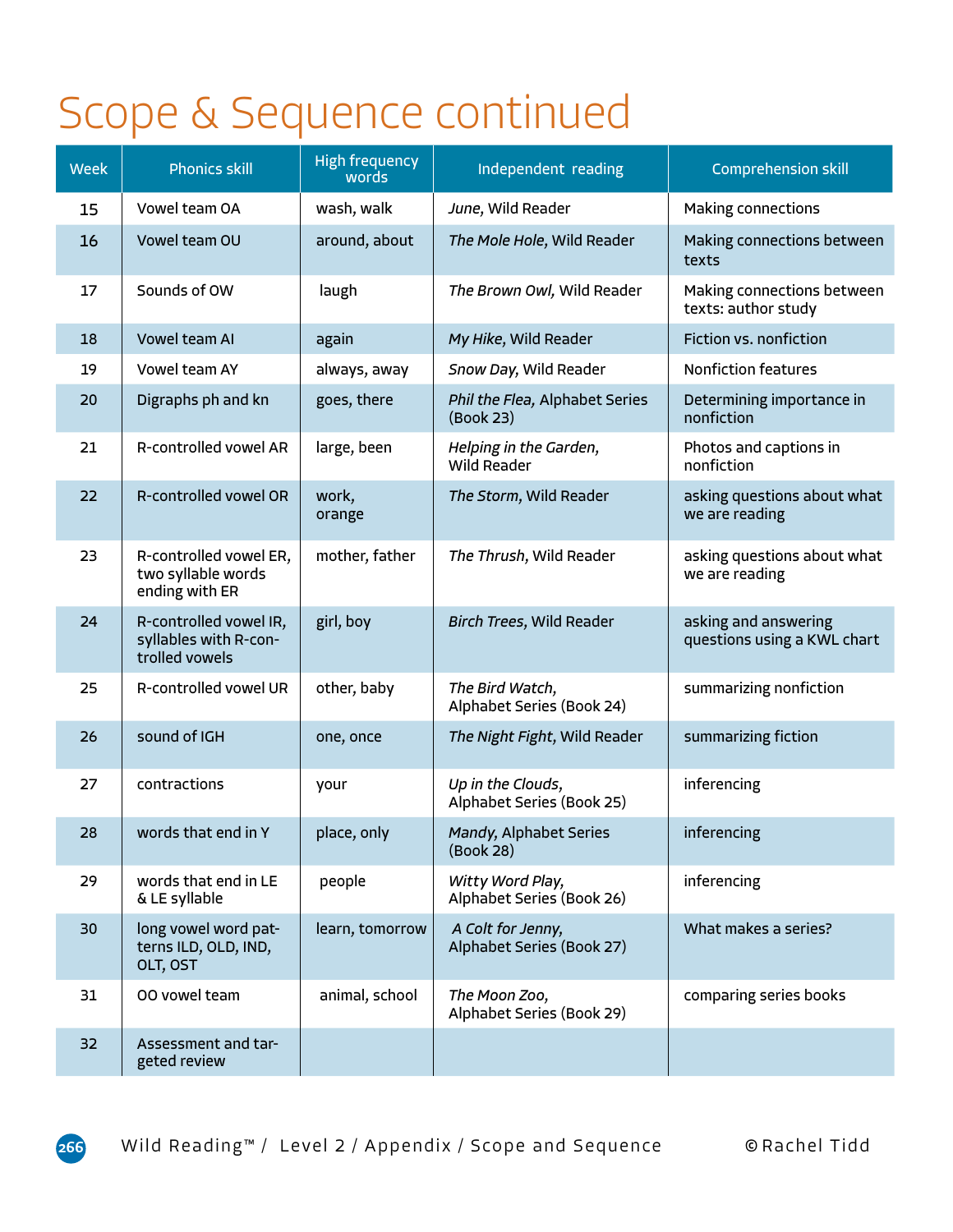## Alternative Reader Sequence

If you are unable to source the Alphabet Book Series or they are out of your budget, I suggest these digital readers instead. Please be aware that these are not a perfect substitution, the sight words and skills may not align perfectly and are much shorter than the Alphabet Book Series. I suggest the following digital readers from Grade School Snapshots on the Teachers Pay Teachers Website. The four sets of readers are approximately \$24 plus printing costs.

• Set 7, 8, 11, 12, and 14 of the Decodable Readers to Support the Science of Reading by Grade School Snapshots found at: https://www.teacherspayteachers.com/Store/Grade-School-Snapshots/ Category/Decodable-Books-487112

| <b>Week</b>     | <b>Phonics skill</b>                                           | <b>High frequency</b><br>words | Independent reading                              | Alternative Digital Reader |
|-----------------|----------------------------------------------------------------|--------------------------------|--------------------------------------------------|----------------------------|
| $\mathbf{1}$    | short vowels                                                   | put, saw                       | Pam's Rock and The Fox,<br><b>Wild Reader</b>    | no change                  |
| $\overline{2}$  | advanced blends<br>and digraphs                                | could, would,<br>should        | The Big Tent, Wild Reader                        | no change                  |
| 3               | two-syllable words<br>with VCCV pattern                        | as, some                       | The Spotless House,<br>Alphabet Series (Book 19) | book 31, set 7             |
| 4               | -all                                                           | how, her                       | Lunch on A Raft,<br>Alphabet Series (Book 20)    | book 35, set 7             |
| 5               | welded sounds with<br>-ng                                      | know, along                    | The Swift's Nest,<br><b>Wild Reader</b>          | no change                  |
| $6\phantom{1}6$ | welded sounds with<br>$-nk$                                    | listen, took                   | King Hank,<br>Alphabet Series (Book 21)          | books 32 & 34, set 7       |
| 7               | silent E words with<br>a-e and i-e                             | water, house                   | The Pink Raft, Wild Reader                       | no change                  |
| 8               | silent E words with<br>o-e, u-e, and e-e                       | from, use                      | A Mudflat, Wild Reader                           | no change                  |
| 9               | VCV syllable pattern<br>& silent E syllable                    | two, they                      | Sam the Skunk, Wild Reader                       | no change                  |
| 10              | three sounds<br>of -ed                                         | under, their                   | A Snake for Jane,<br>Alphabet Series (Book 22)   | any book from set 8        |
| 11              | Adding -ed and -ing<br>to silent E words                       | be, because                    | Hawk's Hunt, Wild Reader                         | no change                  |
| 12 <sup>2</sup> | <b>Consonant doubling</b><br>rule for suffixes<br>-ing and -ed | friend                         | Sledding Time!, Wild Reader                      | no change                  |
| 13              | <b>Vowel team EA</b>                                           | very                           | The Camping Trip, Wild<br>Reader                 | no change                  |
| 14              | <b>Vowel team EE</b>                                           | why, many                      | The Rabbit, Wild Reader                          | no change                  |